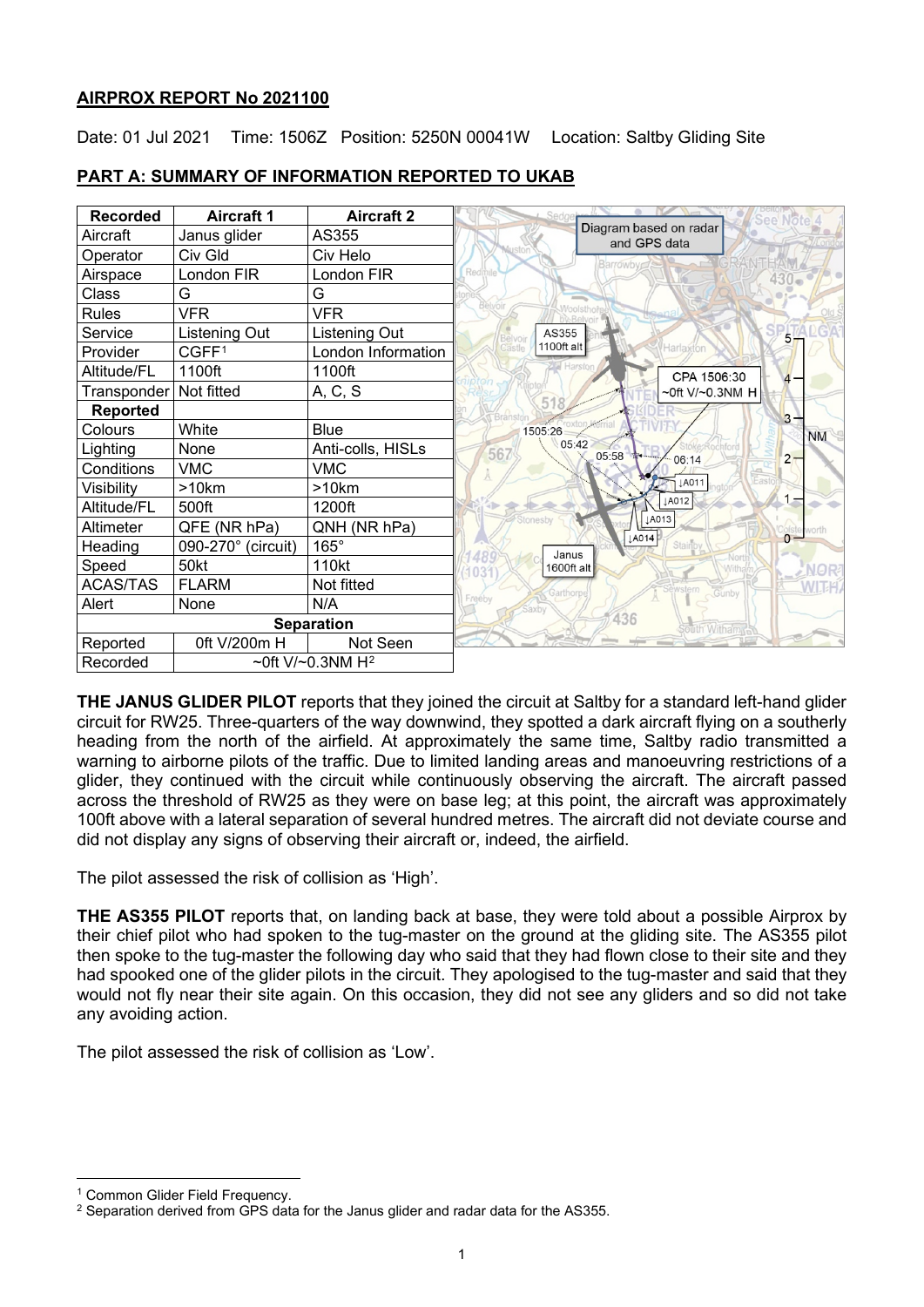### **Factual Background**

The weather at Cranwell was recorded as follows:

METAR EGYD 011450Z 02004KT 9999 SCT035 SCT050 20/12 Q1017 NOSIG RMK BLU BLU= METAR EGYD 011520Z 29003KT 9999 SCT040 19/10 Q1017 NOSIG RMK BLU BLU=

#### **Analysis and Investigation**

#### **NATS Safety Investigations**

The RT and radar logs were reviewed for the event in question. [The AS355 pilot] did not call on the London FIS frequency at any point.

#### **UKAB Secretariat**

An analysis of the NATS radar replay and the GPS data provided by the Janus glider pilot was undertaken. The AS355 was identified using radar data and a steady track was observed in the moments leading up to the Airprox. The AS355 was observed to maintain 1100ft and not deviate from its course as it flew past the area of Saltby Gliding Site. The GPS data provided by the Janus glider pilot was correlated with the radar track of the AS355; CPA was measured as ~0ft V and ~0.3NM H by comparison of the positional information from the 2 different data sources.

The Janus glider and AS355 pilots shared an equal responsibility for collision avoidance and not to operate in such proximity to other aircraft as to create a collision hazard. [3](#page-1-0) An aircraft operated on or in the vicinity of an aerodrome shall conform with or avoid the pattern of traffic formed by other aircraft in operation. [4](#page-1-1)

#### **Comments**

#### **BGA**

Although on this occasion the vigilance of the Janus crew and ground observers meant that the risk of a collision was low, overflying glider winch launch sites below the promulgated maximum winch altitude without positive, timely confirmation of the site's status is inadvisable. Relying on visual observation of activity is often ineffective; a winching glider is hard to see and climbs very rapidly and the winch cable is effectively invisible.

We are pleased to read that the AS355 pilot had the courtesy to contact Saltby and will keep clear of the airfield in the future.

#### **Summary**

An Airprox was reported when a Janus glider and an AS355 flew into proximity in the Saltby Gilding Site circuit at 1506Z on Thursday 1<sup>st</sup> July 2021. Both pilots were operating under VFR in VMC, the Janus glider pilot listening out on the Common Glider Field frequency and the AS355 pilot listening out on the London FIS frequency.

#### **PART B: SUMMARY OF THE BOARD'S DISCUSSIONS**

Information available consisted of reports from both pilots, radar photographs/video recordings and GPS data from the Janus glider pilot. Relevant contributory factors mentioned during the Board's discussions are highlighted within the text in bold, with the numbers referring to the Contributory Factors table displayed in Part C.

<span id="page-1-0"></span><sup>3</sup> (UK) SERA.3205 Proximity.

<span id="page-1-1"></span> $4$  (UK) SERA.3225 Operation on and in the Vicinity of an Aerodrome.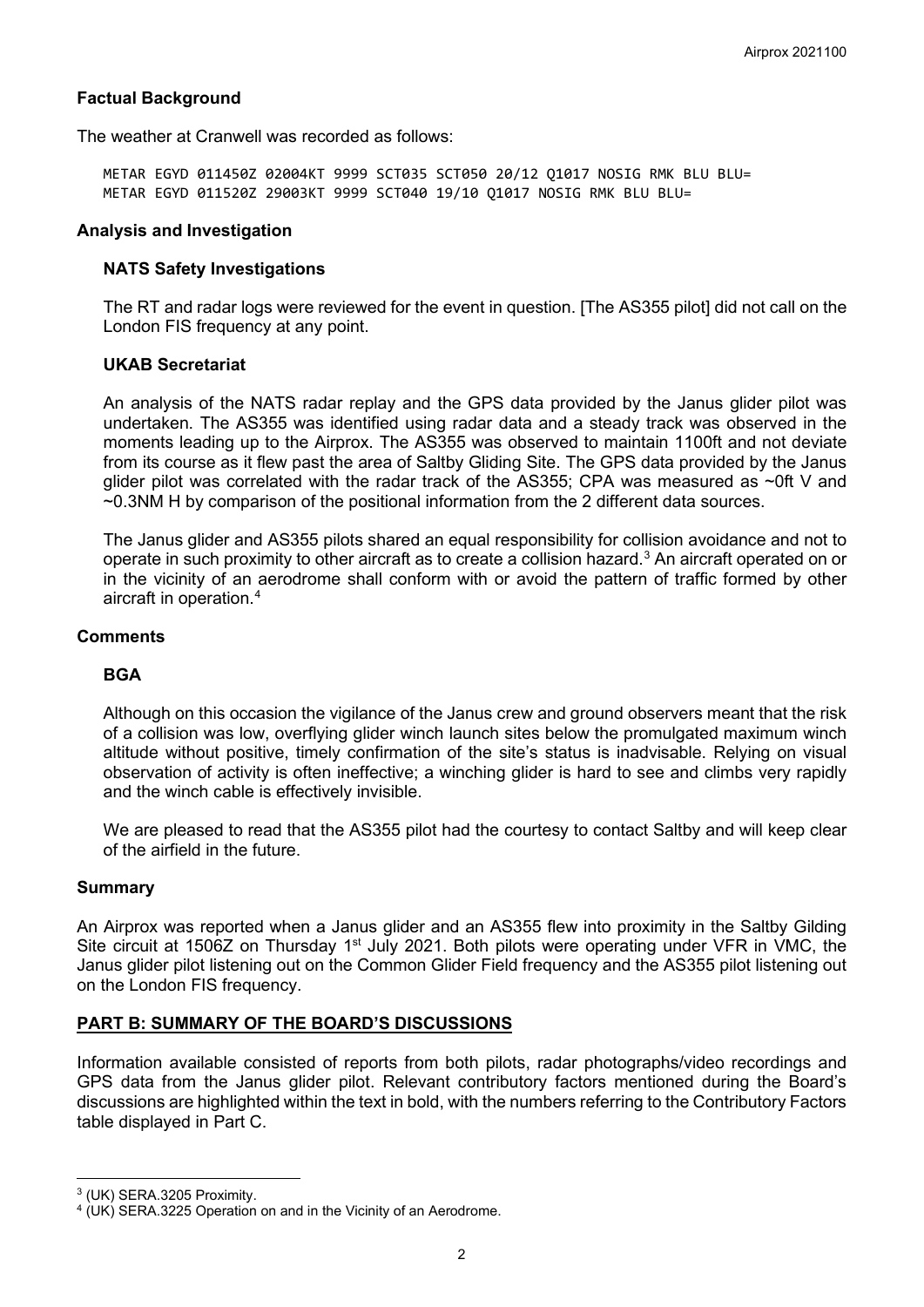The Board first considered the actions of the Janus glider pilot. A glider pilot member noted that this was another example of overflight of a glider site below the maximum altitude of winch-launching for the site and wished to highlight to pilots the increased risk of so doing. The cables used for winchlaunching gliders are commonly around 4.5-6mm in diameter and are consequently almost impossible to see (and therefore avoid) in flight. Contact with one of these cables is not simply a risk to the glider and the winch – it presents a significant risk of damage to the airframe of the aircraft striking it, with possible catastrophic results. Concerning the Airprox itself, the Board noted that the Janus glider pilot was in the circuit at Saltby and therefore had had a limited number of options available to them as they could not gain height and had essentially been committed to landing at the airfield. Members noted that the Janus glider had been fitted with FLARM but that this had not been able to detect the signals from the AS355's transponder (**CF5**). This, coupled with the pilot listening on the Common Glider Field Frequency and so not in a position to receive Traffic Information from another agency, had meant that the Janus pilot had not had any situational awareness of the approaching helicopter (**CF4**). However, the Board was heartened to hear that the glider pilot had been maintaining a thorough lookout whilst in the circuit and had seen the AS355 with sufficient time to assess whether or not further action had been required on their part to increase the separation. The Board agreed that, although no manoeuvring had been necessary, the Janus glider pilot had been concerned by the proximity of the AS355 (**CF7**).

Turning to the actions of the AS355 pilot, the Board heard from helicopter pilot members with experience of operating in the area around where the Airprox took place. Members wondered why the pilot had elected to listen-out on the London FIS frequency and not seek an ATS from East Midlands LARS, as the view of the Board was that East Midlands controllers often know of, and pass information to pilots on, the activity of minor aerodromes and glider sites in the surrounding area. The Board agreed that, although not obliged to do so, the AS355 pilot may have been better served by obtaining an ATS from East Midlands LARS, and considered that the AS355 pilot not communicating with East Midlands ATC had been contributory to the Airprox (**CF2**). Members then discussed the AS355 pilot's routing and wondered if the visibility of aerial sporting sites on VFR charts – particularly electronic charts provided with commercial navigation software applications – was sufficient; members questioned whether or not the AS355 pilot had been aware of the presence of Saltby glider site as they flew through the area. In this regard, Director UKAB undertook to approach the CAA's GA Unit on behalf of the Board to highlight recent overflights of aerial sporting sites with a view to reviewing whether their representation on widelyavailable VFR charts is sufficiently prominent. Returning to the Airprox, the Board considered that the AS355 pilot's choice of routing (through the overhead of a glider site) (**CF1**) at an altitude where they would have been likely to encounter traffic in a circuit pattern (1100ft or ~600ft agl at Saltby) (**CF3**) had been contributory factors in the Airprox. Members noted that the AS355 pilot had not been carrying any form of electronic conspicuity equipment that could have interacted with the FLARM on the Janus glider and therefore they had not had any situational awareness of the presence of the glider (**CF4**). This had left the AS355 pilot to rely on their lookout for the detection of other aircraft and the Board agreed that, in the event, they had not seen the Janus glider (**CF6**).

Finally, the Board considered the risk involved in this Airprox. The Board was grateful to the Janus glider pilot for providing their GPS log file of the flight because, since the Janus glider had not been detected by the NATS radars, the GPS data had greatly enhanced the Board's understanding of the geometry of the event. Members noted that the Janus glider pilot had assessed the risk of collision as 'high', but that they had also reported not taking any avoiding action and simply monitoring the progress of the AS355 as it passed through. The Board also considered the recorded separation – albeit from 2 different data sources – and concluded that, although safety had clearly been reduced, the actions of the glider pilot indicated that there had been no risk of collision. Accordingly, the Board assigned a Risk Category C to this Airprox.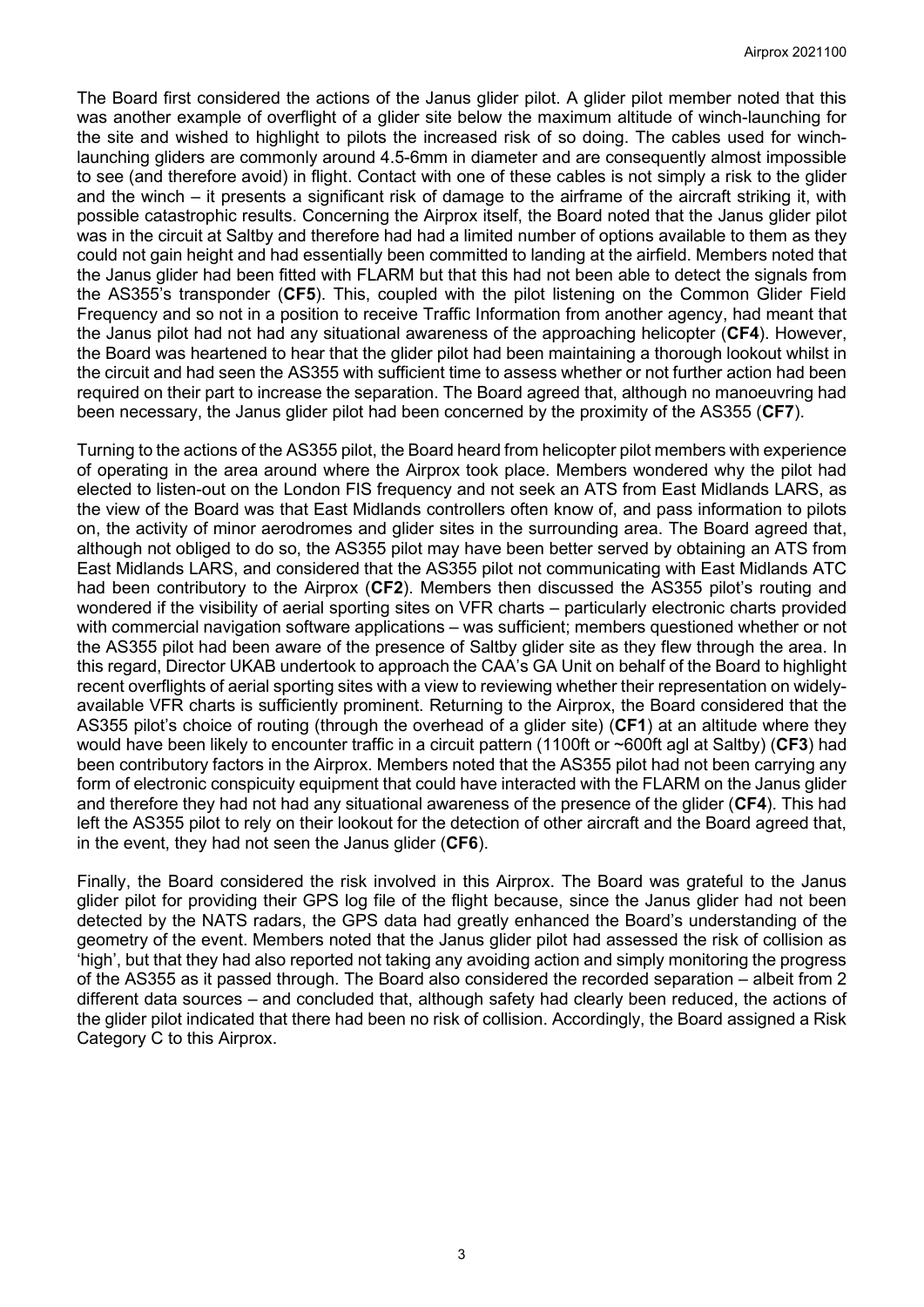# **PART C: ASSESSMENT OF CONTRIBUTORY FACTORS AND RISK**

#### Contributory Factors:

|                | 2021100                                                        |                                               |                                                                                                                                                       |                                                                                              |  |  |  |
|----------------|----------------------------------------------------------------|-----------------------------------------------|-------------------------------------------------------------------------------------------------------------------------------------------------------|----------------------------------------------------------------------------------------------|--|--|--|
| <b>CF</b>      | Factor                                                         | <b>Description</b>                            | <b>ECCAIRS Amplification</b>                                                                                                                          | <b>UKAB Amplification</b>                                                                    |  |  |  |
|                | <b>Flight Elements</b>                                         |                                               |                                                                                                                                                       |                                                                                              |  |  |  |
|                | <b>. Tactical Planning and Execution</b>                       |                                               |                                                                                                                                                       |                                                                                              |  |  |  |
| 1              | <b>Human Factors</b>                                           | • Aircraft Navigation                         | An event involving navigation of the<br>aircraft.                                                                                                     | Flew through promulgated and<br>active airspace, e.g. Glider Site                            |  |  |  |
| $\overline{2}$ | <b>Human Factors</b>                                           | • Communications by<br>Flight Crew with ANS   | An event related to the communications<br>between the flight crew and the air<br>navigation service.                                                  | Pilot did not request appropriate<br>ATS service or communicate with<br>appropriate provider |  |  |  |
| 3              | <b>Human Factors</b>                                           | • Monitoring of<br>Environment                | Events involving flight crew not to<br>appropriately monitoring the environment                                                                       | Did not avoid/conform with the<br>pattern of traffic already formed                          |  |  |  |
|                | • Situational Awareness of the Conflicting Aircraft and Action |                                               |                                                                                                                                                       |                                                                                              |  |  |  |
| 4              | Contextual                                                     | • Situational Awareness<br>and Sensory Events | Events involving a flight crew's awareness<br>and perception of situations                                                                            | Pilot had no, late or only generic,<br><b>Situational Awareness</b>                          |  |  |  |
|                | <b>• Electronic Warning System Operation and Compliance</b>    |                                               |                                                                                                                                                       |                                                                                              |  |  |  |
| 5              | Technical                                                      | • ACAS/TCAS System<br>Failure                 | An event involving the system which<br>provides information to determine aircraft<br>position and is primarily independent of<br>ground installations | Incompatible CWS equipment                                                                   |  |  |  |
|                | • See and Avoid                                                |                                               |                                                                                                                                                       |                                                                                              |  |  |  |
| 6              | <b>Human Factors</b>                                           | • Monitoring of Other<br>Aircraft             | Events involving flight crew not fully<br>monitoring another aircraft                                                                                 | Non-sighting or effectively a non-<br>sighting by one or both pilots                         |  |  |  |
| 7              | <b>Human Factors</b>                                           | • Perception of Visual<br>Information         | Events involving flight crew incorrectly<br>perceiving a situation visually and then<br>taking the wrong course of action or path<br>of movement      | Pilot was concerned by the<br>proximity of the other aircraft                                |  |  |  |

Degree of Risk: C

Safety Barrier Assessment<sup>[5](#page-3-0)</sup>

In assessing the effectiveness of the safety barriers associated with this incident, the Board concluded that the key factors had been that:

## **Flight Elements:**

**Tactical Planning and Execution** was assessed as **ineffective** because the AS355 pilot flew through a promulgated and active glider site at or around circuit height and did not avoid the pattern formed by the Janus glider.

**Situational Awareness of the Conflicting Aircraft and Action** were assessed as **ineffective** because neither pilot had any awareness of the presence of the other aircraft prior to the Janus glider pilot sighting the AS355.

**Electronic Warning System Operation and Compliance** were assessed as **ineffective** because the FLARM equipment carried by the Janus glider pilot could not detect the signals from the AS355's transponder.

<span id="page-3-0"></span><sup>5</sup> The UK Airprox Board scheme for assessing the Availability, Functionality and Effectiveness of safety barriers can be found on the **UKAB Website**.